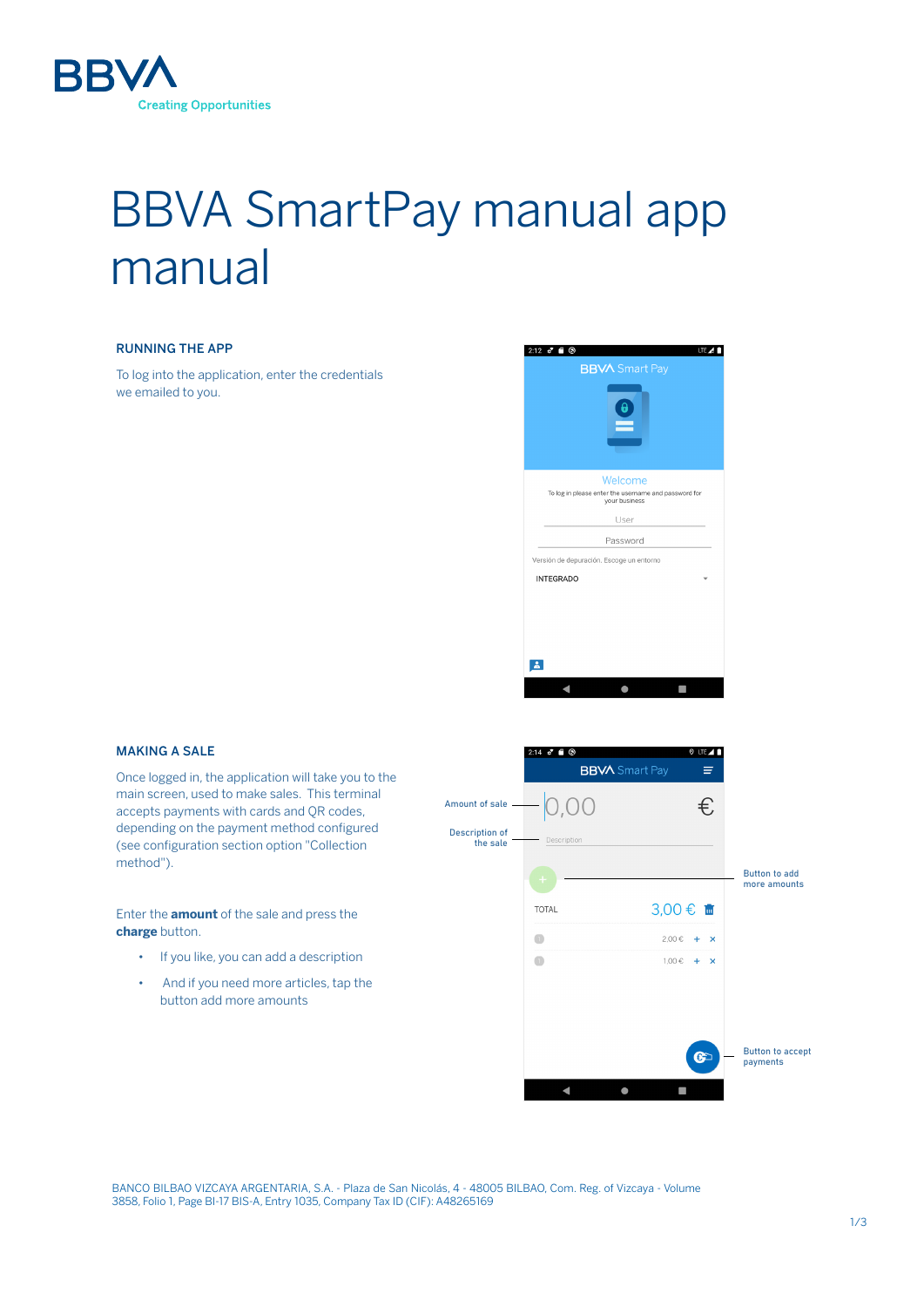

#### ISSUING REFUNDS

 Refunds are made from the Transaction History option. Look for the transaction you want to refund on the history screen, go into the transaction details and you will see the refund option.

| Card<br>POINT OF SALE TERMINAL 25<br>1116 40<br>14 Jul<br>-39,90€<br>2021<br>99926015100039901115<br>$1115 = 0$<br>14 Jul<br>$\equiv$<br>39,90€<br>2021<br>*2825<br>Card<br>TOTAL<br>$1114 = 0$<br>14 Jul<br>-39,90€<br>2021<br>CARD NO.<br>************2825<br>MERCHANT CODE<br>999260151<br>$1113 = 0$<br>14 Jul<br>-39,90€<br>POINT OF SALE TERMINAL<br>24<br>2021<br><b>SALE ACCEPTED</b><br>$1112 = 0$<br>14 Jul<br>$\equiv$<br>39,90€<br><b>ORDER 1115</b><br>2021<br>*2825<br>Card<br>EXPIRY<br><b>AUTHORIZATION</b><br>FEE APPLIED<br>$1111 = 0$<br>14 Jul<br>÷<br>39,90€<br>RESP<br>2021<br>*2825<br>Card<br>CODE RESPONSE<br><b>RTS</b><br>$1394 = 0$<br>14 Jul<br>=<br>1,00 €<br>2021<br>*7899<br>Card | " ම<br>$2:29$ of<br><b>History</b><br>Details of transaction<br>⋒<br>$\leftarrow$ | lie / M        |
|-------------------------------------------------------------------------------------------------------------------------------------------------------------------------------------------------------------------------------------------------------------------------------------------------------------------------------------------------------------------------------------------------------------------------------------------------------------------------------------------------------------------------------------------------------------------------------------------------------------------------------------------------------------------------------------------------------------------|-----------------------------------------------------------------------------------|----------------|
|                                                                                                                                                                                                                                                                                                                                                                                                                                                                                                                                                                                                                                                                                                                   |                                                                                   |                |
|                                                                                                                                                                                                                                                                                                                                                                                                                                                                                                                                                                                                                                                                                                                   | PRUEBAS REDSYS(MADRID)                                                            |                |
|                                                                                                                                                                                                                                                                                                                                                                                                                                                                                                                                                                                                                                                                                                                   |                                                                                   |                |
|                                                                                                                                                                                                                                                                                                                                                                                                                                                                                                                                                                                                                                                                                                                   |                                                                                   |                |
|                                                                                                                                                                                                                                                                                                                                                                                                                                                                                                                                                                                                                                                                                                                   | 39,90€                                                                            | VAT Included   |
|                                                                                                                                                                                                                                                                                                                                                                                                                                                                                                                                                                                                                                                                                                                   |                                                                                   |                |
|                                                                                                                                                                                                                                                                                                                                                                                                                                                                                                                                                                                                                                                                                                                   |                                                                                   |                |
|                                                                                                                                                                                                                                                                                                                                                                                                                                                                                                                                                                                                                                                                                                                   |                                                                                   |                |
|                                                                                                                                                                                                                                                                                                                                                                                                                                                                                                                                                                                                                                                                                                                   |                                                                                   |                |
|                                                                                                                                                                                                                                                                                                                                                                                                                                                                                                                                                                                                                                                                                                                   |                                                                                   | 0000<br>911969 |
|                                                                                                                                                                                                                                                                                                                                                                                                                                                                                                                                                                                                                                                                                                                   |                                                                                   | CRED<br>00     |
|                                                                                                                                                                                                                                                                                                                                                                                                                                                                                                                                                                                                                                                                                                                   | 075002210714124847133526                                                          | Ø              |
|                                                                                                                                                                                                                                                                                                                                                                                                                                                                                                                                                                                                                                                                                                                   |                                                                                   | Print receipt  |
| ∩<br>1393 50<br>14 Jul<br>Refund<br>=                                                                                                                                                                                                                                                                                                                                                                                                                                                                                                                                                                                                                                                                             |                                                                                   | ٦              |
| $\ddot{}$<br>2021<br>*7899<br>Card                                                                                                                                                                                                                                                                                                                                                                                                                                                                                                                                                                                                                                                                                |                                                                                   |                |

Enter the amount to refund (you can issue a partial refund) and press accept.

# MENU BBVA SMARTPAY

There is a side menu with different options to browse the different features of the application. The available options are:

- Sale
- Operations History
- Reports
- Settings